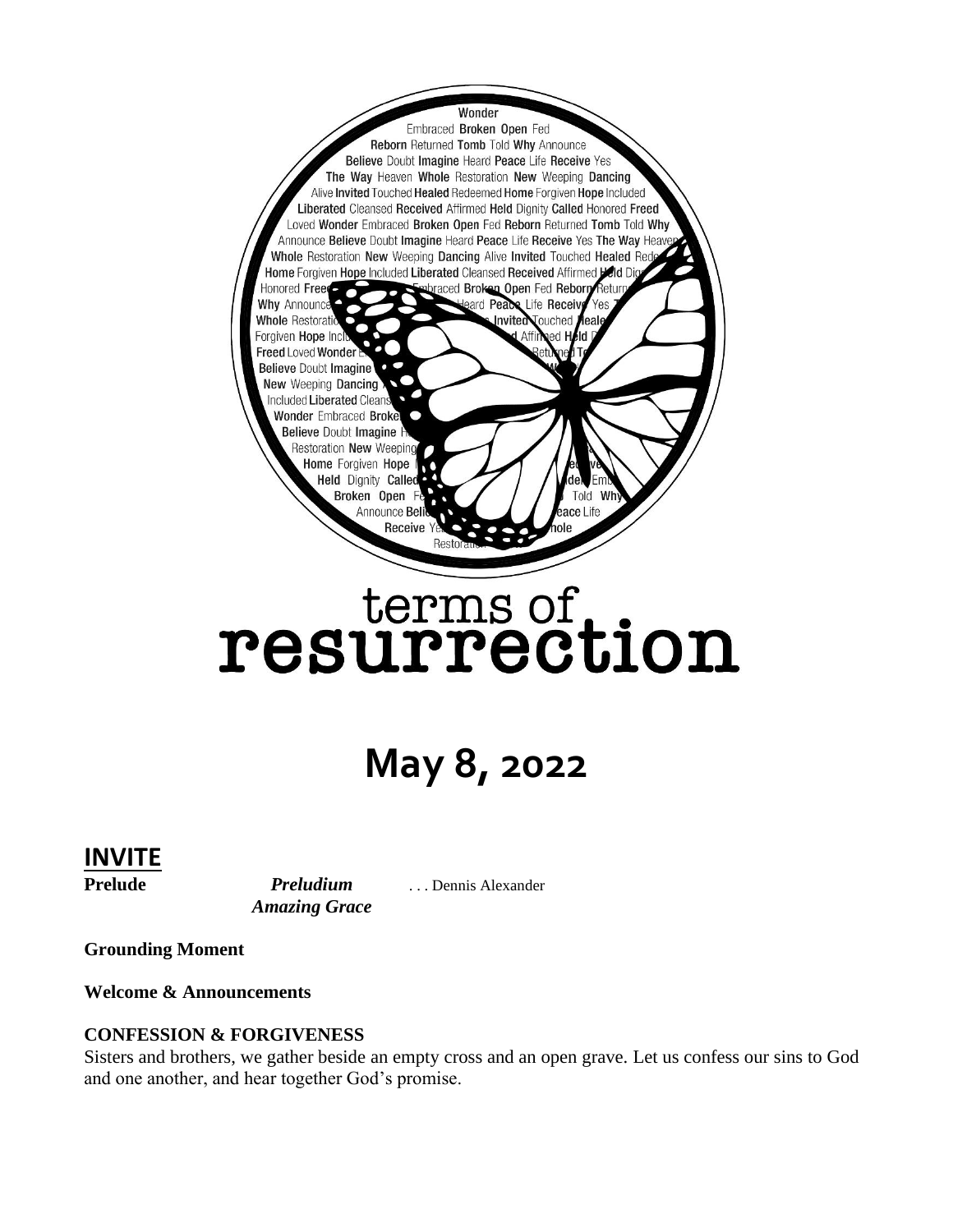#### God of life, we're scared by death. **SAVE US FROM DESPAIR. GIVE US HOPE.**

God of love, we're not generous with grace. **SAVE US FROM BITTERNESS. GIVE US JOY.**  God of freedom, we prefer our borders and boxes. **SAVE US FROM HATE. GIVE US NEW HEARTS.**

God of peace, we seek security in power. **SAVE US FROM CRUELTY. GIVE US THE STRENGTH OF YOUR LOVE.** 

Hear this word of grace, my friends … AMEN

#### **Prayer of the Day**

God of wonder, so often we stand staring at the sky, wondering where you have gone, when you are right here with us throughout our life's journey. Assure us of your presence and lead us toward a world in need of your love. Amen.

**HYMN** *What a friend we have in Jesus*HWB 574 (traditional tune)

**Lighting the Peace Lamp –** *Readings from FMC Senior Youth Peace Essays through the years*

#### **IMAGINE**

**HYMN** *Come and fill our hearts – repeated as a prayer* (STJ 59)

**Children's Time**

| <b>Scripture Reading</b> | Acts 1:6-14 |
|--------------------------|-------------|
| <b>Sermon</b>            |             |

#### **PRAY**

**Music for Meditation** *Salut d'Amour* Op. 12… Edward Elgar **Prayers of the People (with Lord's Prayer)**

#### **RETURN**

**HYMN** *Move in our midst* **HWB 418** 

#### **Benediction**

**Postlude** *remain seated to receive the postlude as a musical blessing. Fellowship time follows worship, Sunday School classes begin at 11:00am*

(Easter Season worship resources: created by WorshipWell, adapted for our use.)